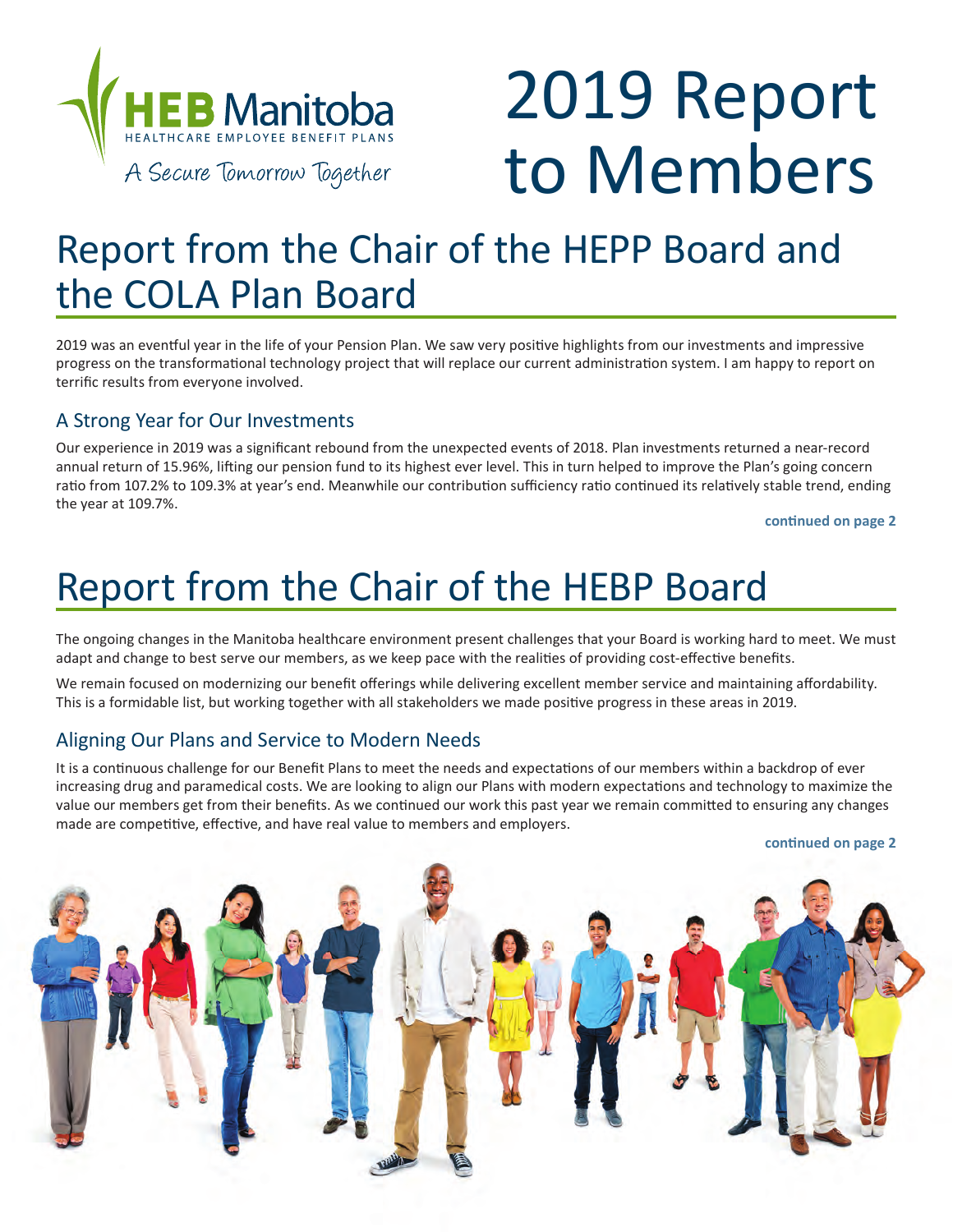#### Report from the Chair of the HEPP Board and the COLA Plan Board *continued*

Our investment strategy has shown time and time again that you can be comforted that your pension is being cared for by some of the most qualified and experienced professionals in our industry. We are well positioned to continue to adapt as worldwide markets see wider and deeper changes.

*We want to give our members access to the best possible tools and information so they can better understand their pensions as they plan for their future.* 

#### Our Future Administration System

We want to give our members access to the best possible tools and information so they can better understand their pensions as they plan for their future. Today our Pension Administration team works hard to provide service to our members via the phone, in-person meetings and through our Online Pension Estimator. In the future this investment will change the way we deliver benefits, as well as the type of benefits we can provide to you here at HEB Manitoba.

In 2019 we have been busy designing the requirements for the new solution. With a user-focused approach this will allow us to provide real-time, value-added functions to assist you throughout your career.

#### COLA Plan Payments Continue

The HEPP Cost of Living Adjustment (COLA) Plan delivered its second payment in 2019. Your Plan is working exactly as designed and should provide our current and future retired members an added boost to combat inflation. This Plan is unique in Canada and will be a bright light for many years to come.

Finally, thank you to my fellow trustees and all the employees at HEB Manitoba – your dedicated service and hard work ensures our Plans operate as well they do now and surely will in our exciting future.



Gerry Gattinger

Chair Healthcare Employees' Pension Plan Board and COLA Plan Board

#### Report from the Chair of the HEBP Board *continued*

The staff at HEB Manitoba ramped up work on the technology project that will modernize the administration of our Plans and bring exciting new features focused on you, our members. Our participating employers and third parties such as Manitoba Blue Cross and Canada Life have also been engaged and we look forward to the future.

### Your Board of Trustees – A Valuable Partnership

Our jointly trusteed Board – with equal representation from employers and unions – strives to offer the best possible benefit coverage available while keeping a close eye on the costs. This involves making difficult decisions, and last year we had to increase premiums in both the Healthcare and Dental Plans to keep pace with inflation and increased usage.

We also look for opportunities to work together to seek and implement Plan enhancements whenever possible.

*The D&R Plan is a Manitoba healthcare success story and we are proud of the outstanding work from everyone at HEB Manitoba and our partners.*

A great example of this was the elimination of the minimum hours threshold for participation in the D&R Plan this past year. With the trend towards more part-time employment, we are proud to offer the security and well-being the Plan provides to more than 1,000 additional workers at participating employers. An extra benefit of adding these members is that there was a slight decrease in the Plan's premium rate. This initiative is a wonderful example of the type of win-win results that are possible through the collaboration of a jointly trusteed Board. The D&R Plan is a Manitoba healthcare success story and we are proud of the outstanding work from everyone at HEB Manitoba and our partners.

To the employees at HEB Manitoba and my fellow Board members, I want to thank you for all your effort this past year as you juggle current responsibilities and manage the project that will be the backbone of our continued success.

Bob flowell

Bob Romphf

Chair Healthcare Employees' Benefits Plan Board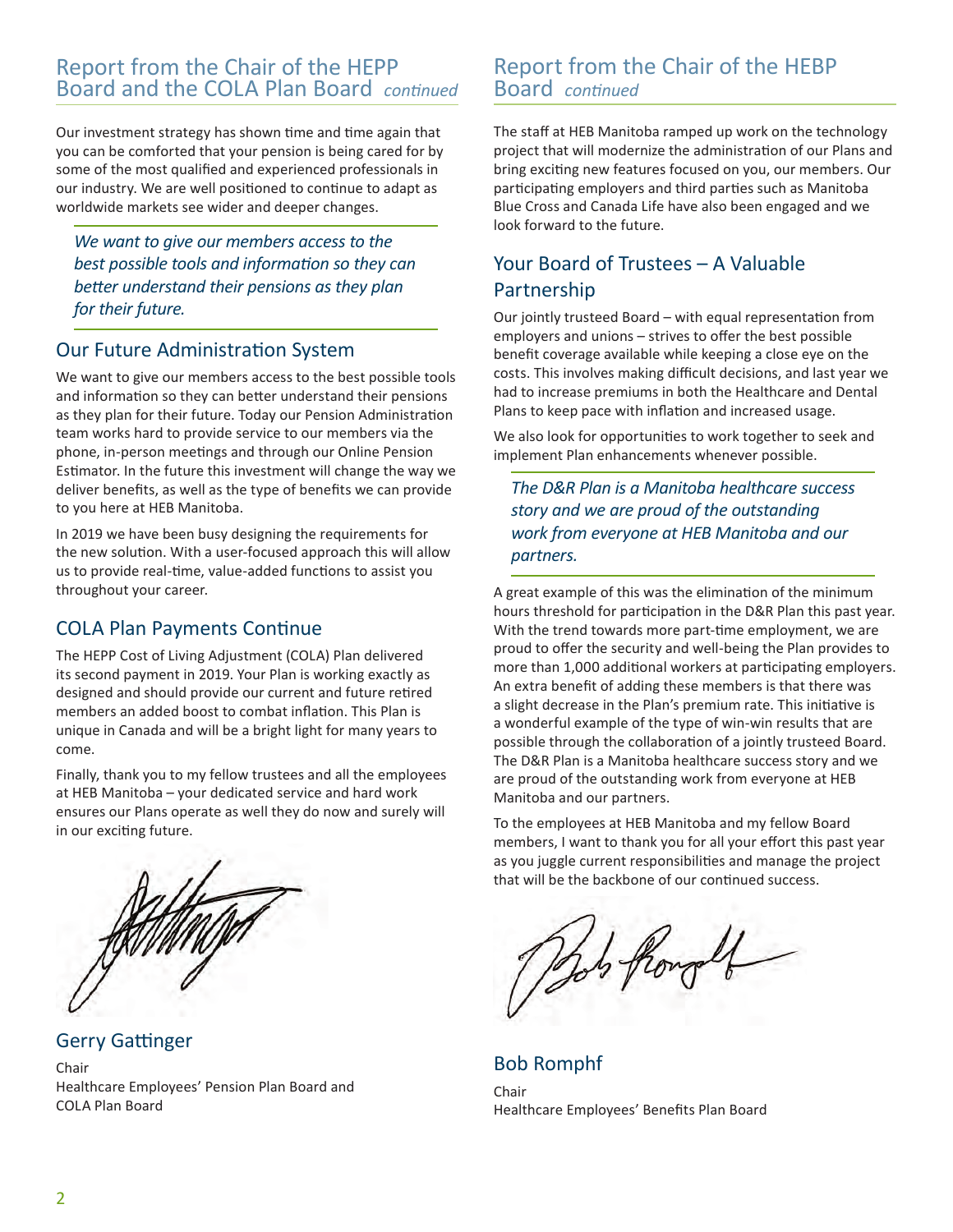## Report from the Chief Executive Officer

When I first sat down to write this year's report one word came to mind: balance.

HEB Manitoba is in the middle of a transformational technology project to create a completely new administration system for all our Plans. It is a monumental undertaking that will update processes, promote work efficiencies and modernize service delivery not only for ourselves, but also for our employers and members. It is a defining project for our organization and I feel fortunate to be a part of it.

At the same time, we have to maintain our current systems and level of member service. For many of our employees, this means balancing their regular workload while taking on additional responsibilities. It is a tough task that is affecting every part of our organization and we are working hard to find the balance between the new and the old.

It is impressive to see how my amazing team has mobilized to meet the challenge and I look forward to what we will achieve as the project continues towards completion. I'm confident the end result will benefit everyone we touch here at HEB Manitoba.

*Our long-term investment strategy has proven once again that even through extraordinary market conditions results continue to meet and exceed the specific needs of our Pension Plan.* 

#### Annual Highlights

Looking back at a busy and successful 2019, I would like share with you some of the important milestones we have achieved this year:

- Our Pension Plan's investments had an exceptional year. Our long-term investment strategy has proven once again that even through extraordinary market conditions results continue to meet and exceed the specific needs of our Pension Plan.
- As of January 1, 2019, all part-time employees working for participating employers became eligible to enrol in the Disability & Rehabilitation (D&R) Plan.
- The D&R Plan also had a premium rate reduction and was able to provide an annual ad hoc cost of living adjustment to members on disability.
- The HEPP Cost of Living Adjustment (COLA) Plan sent its second payment to retired members.
- While premiums rose for the Healthcare and Dental Plans, we advanced our Healthcare Plan review as we look to improve the value you receive from your benefits.

#### Serving Manitoba's Healthcare Workers

We understand that the healthcare delivery model is facing many changes and that so much change can cause uncertainty for our members. One of our goals is to allow you to concentrate on meeting the demands of the challenges you face, without worrying about the long-term future of your Pension Plan, and in knowing that your Benefit Plans will be there for you and your family.

As my team continues on its journey towards our new and exciting future, I want to take the time to thank each and every individual employee here for their efforts this past year – I know the destination will be worth it. Lastly, I encourage everyone to recognize our exceptional Boards of Trustees for their guidance and dedication. We have many valued longterm Trustees who have represented our employers and unions with steadfast commitment for years, a testament to the importance of what we do here on behalf of Manitoba's healthcare industry.

Kerry Poole Chief Executive Officer HEB Manitoba



900-200 Graham Avenue Winnipeg, MB R3C 4L5 Phone: (204) 942-6591 • Fax: (204) 943-3862 Toll-free: 1-888-842-4233 (outside Winnipeg) Email: info@hebmanitoba.ca

#### hebmanitoba.ca

*This publication is available in alternate formats on request. To request an alternate format, please email us at info@hebmanitoba.ca or call 204-942-6591 (1-888-842-4233 toll-free).*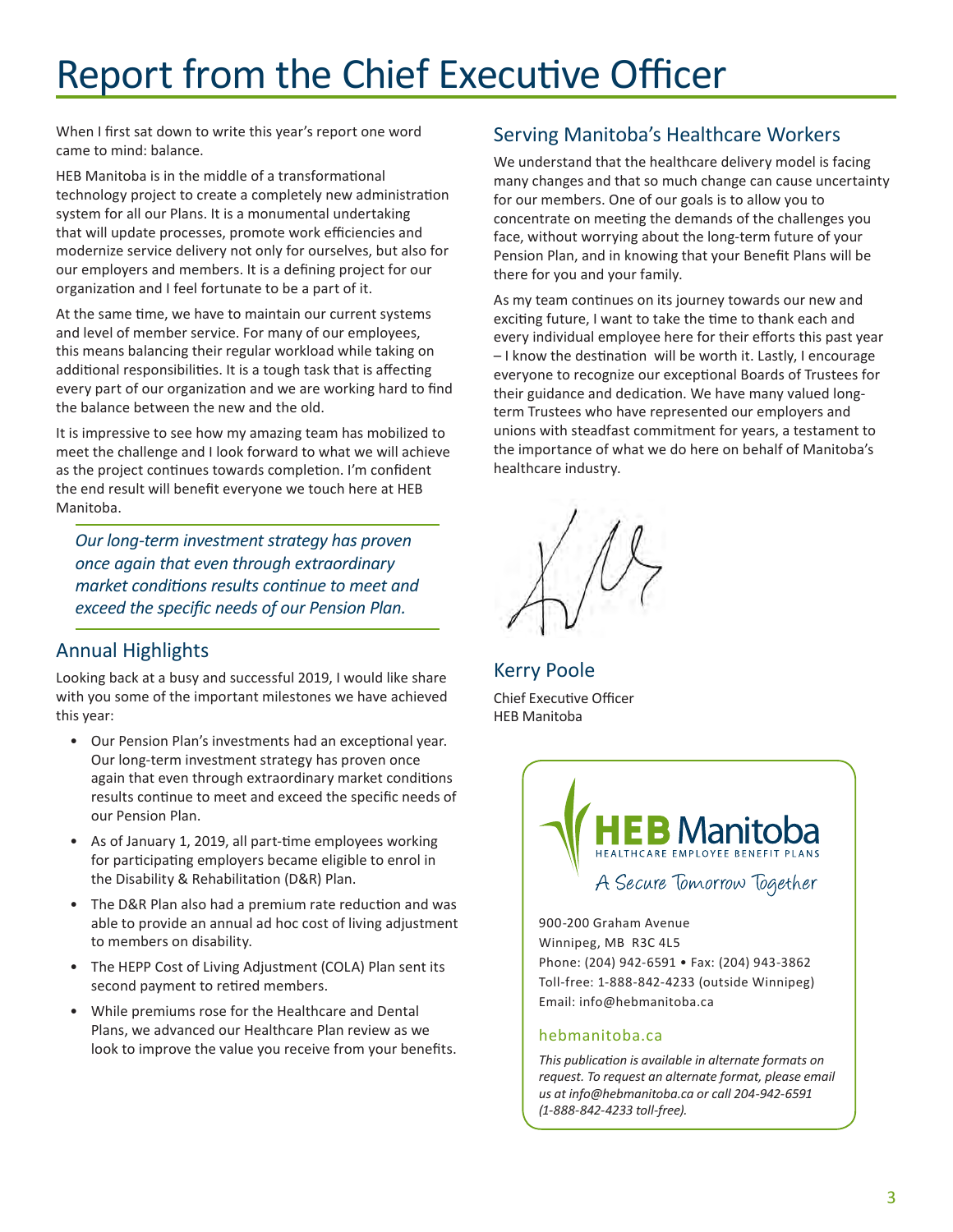## Pension Plan Investment Highlights

### HEPP Investment Returns

The Healthcare Employees' Pension Plan's (HEPP) investments returned 15.96% in 2019, an increase from the prior year's return of -1.88%. This is the second highest annual return we have had since the Plan started in 1997. All asset classes had positive returns with public equity markets showing very strong results. Our Canadian, International and US equity portfolios returned 22.43%, 20.28% and 24.86% respectively. Our other asset class returns were 7.75% in real estate, 7.88% in fixed income, and 6.58% in infrastructure. Since its inception, HEPP has had positive returns in 19 of 23 years.

HEPP's investment horizon is longer term, while remaining cognizant of volatility. The last two years highlight this volatility, with our second highest annual return in 2019 following our



### Major Market Returns

**2019** 2018

2019 proved to be a rewarding year for equity market returns as compared to 2018 when most markets sold off sharply in the 4th quarter.

The Canadian equity market returned 22.88% in 2019 following a return of -8.89% in 2018. The US equity market was up 24.84% following a 4.23% return in 2018. International and emerging equity markets also performed well in 2019, returning 16.45% and 12.87%, respectively compared to -5.55% and -6.51% in 2018.

With Government of Canada bond yields remaining low, we expect the returns in our fixed-income portfolio will not meet the discount rate required to fund the Plan's obligations. While the 2019 return for the Canadian bond market was 6.87% compared to a 1.41% return in 2018, the annualized five-year return for the Canadian bond market is 3.18%.

third worst annual return in 2018. The fund achieved its highest invested value at the end of 2019 at \$8.475 billion, up from \$7.386 billion at year-end 2018.

Our annualized five-year return is 7.22%. Currently a return of 6.15% is required to fund the Plan's obligations. The Plan's exposure to equity-type investments has generated strong returns over the history of the fund. Interest rates remain at historically low levels, and over the long term, equity-type investments are expected to outperform fixed-income investments, but equity returns are more volatile. As a result, the Plan's investment policy has an exposure biased toward equity markets and real estate, as well as an allocation to infrastructure investments.



### HEPP Asset Mix

Our overall equity exposure at year-end 2019 was higher than at 2018, which was impacted by the sharp decline in equity markets declining in the 4th quarter of 2018. We are actively monitoring our exposure to equities and our regional allocations to Canadian, US and International equity markets as part of our risk management framework. These allocations will change over time, reflecting fluctuating return expectations and risk profiles.

The Plan has been invested in Canadian real estate since its inception, and we continue to seek opportunities outside of Canada that can provide expected returns that may compensate us for risks inherent in global real estate investments.

We continue to commit funds for our global infrastructure investment program, which is being funded from our fixed-income assets.

In early 2019 our Board of Trustees completed a strategic asset liability modelling study, which confirmed the overall asset mix of the fund in relation to evolving plan liabilities.



*\*HEPP returns are gross of fees.*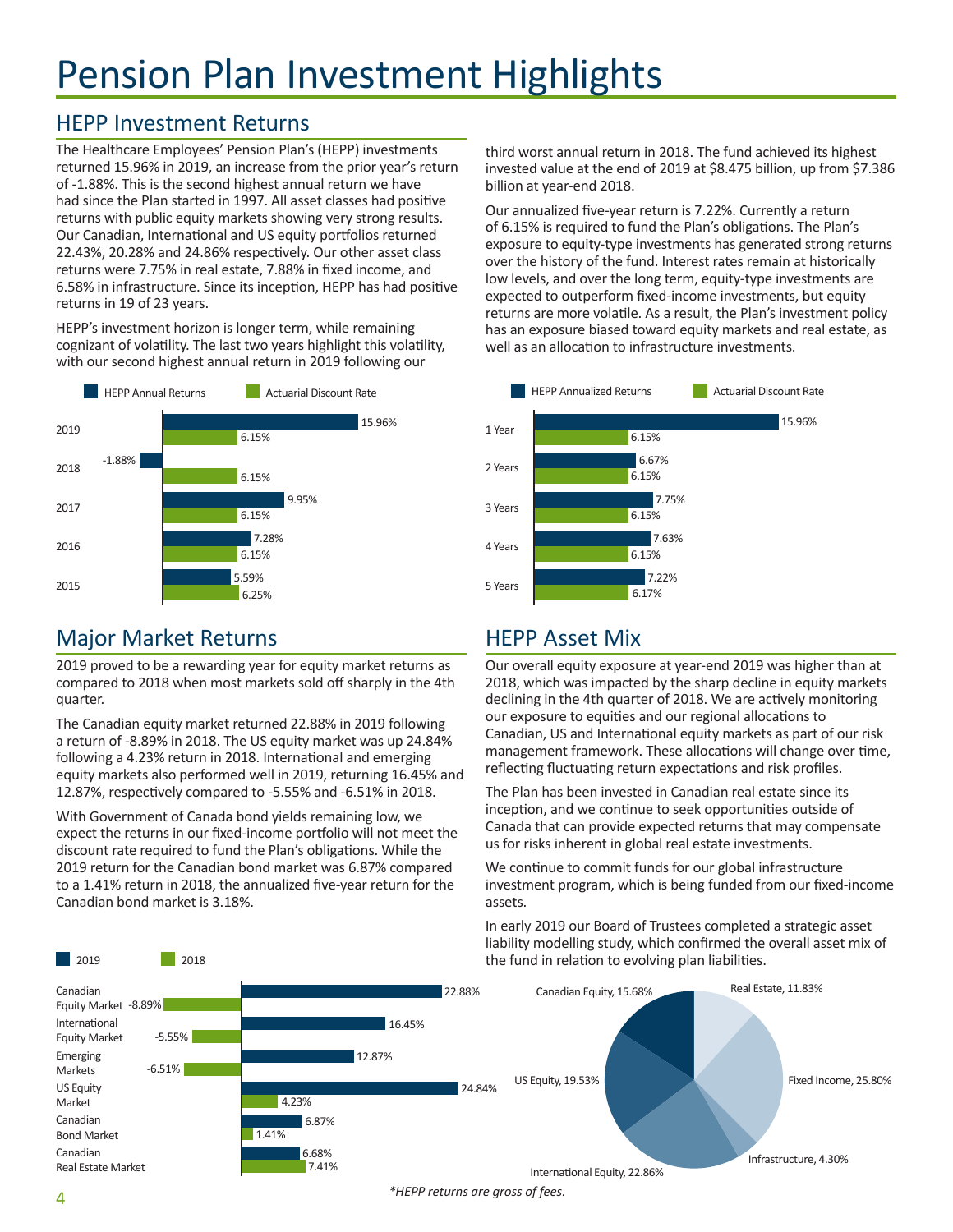## Pension Plan and COLA Plan Information

### Pension Plan Financial Summary\*

|                                                |    | 2019           |   | 2018            |
|------------------------------------------------|----|----------------|---|-----------------|
| Increase in net assets                         |    |                |   |                 |
| Current period change in fair value            | \$ | 967,638,967 \$ |   |                 |
| Investment income                              |    | 219,397,457    |   | 209,503,821     |
| Contributions from employers                   |    | 174,873,065    |   | 175,936,403     |
| Contributions from employees                   |    | 175,566,350    |   | 176,644,524     |
| Reciprocal transfers                           |    | 2,054,924      |   | 5,883,549       |
| Total                                          |    | 1,539,530,763  |   | 567,968,297     |
| Decrease in net assets                         |    |                |   |                 |
| Current period change in fair value            |    |                |   | 341,566,550     |
| Benefits paid to pensioners and beneficiaries  |    | 308,864,621    |   | 284,222,522     |
| Refunds to terminated members                  |    | 82,621,707     |   | 74,093,074      |
| Investment management fees                     |    | 38,951,498     |   | 36,479,531      |
| Plan administration expenses                   |    | 13,113,895     |   | 11,984,201      |
| Total                                          |    | 443,551,721    |   | 748,345,878     |
| Net increase (decrease)                        |    |                |   |                 |
| in net assets available for benefits           |    | 1,095,979,042  |   | (180, 377, 581) |
| Net assets available for benefits, January 1   |    | 7,456,104,685  |   | 7,636,482,266   |
| Net assets available for benefits, December 31 | Ś  | 8,552,083,727  | S | 7,456,104,685   |

## COLA Plan Financial Summary

| <b>Active Employees Fund</b>                      | 2019                  | 2018         |
|---------------------------------------------------|-----------------------|--------------|
| Increase in net assets                            |                       |              |
| Current period change in fair value               | \$<br>12,653,453 \$   |              |
| Investment income                                 | 6,639,328             | 4,259,586    |
| Contributions from employers                      | 19,174,096            | 19,451,902   |
| Contributions from employees                      | 19,052,194            | 18,979,654   |
| <b>Total</b>                                      | 57,519,071            | 42,691,142   |
| Decrease in net assets                            |                       |              |
| Current period change in fair value               |                       | 7,216,645    |
| Benefit payments                                  | 2,175,320             | 839,444      |
| Administrative expenses                           | 1,249,594             | 741,380      |
| Total                                             | 3,424,914             | 8,797,469    |
| Net increase in net assets available for benefits | 54,094,157            | 33,893,673   |
| Net assets available for benefits, January 1      | 165,854,340           | 131,960,667  |
| Net assets available for benefits, December 31    | \$<br>219,948,497 \$  | 165,854,340  |
|                                                   |                       |              |
| <b>Past Retirees Fund</b>                         | 2019                  | 2018         |
|                                                   |                       |              |
| Increase in net assets                            |                       |              |
| Investment income                                 | \$<br>346,916 \$      | 139,912      |
| Contributions from employers                      | 2,076,726             | 2,146,977    |
| Contributions from employees                      | 2,055,170             | 2,046,165    |
| <b>Total</b><br>Decrease in net assets            | 4,478,812             | 4,333,054    |
|                                                   |                       |              |
| Current period change in fair value               | 95,338                |              |
| Benefit payments                                  | 1,215,786             | 532,598      |
| Administrative expenses                           | 610,771               | 582,996      |
| <b>Total</b>                                      | 1,921,895             | 1,115,594    |
| Net increase in net assets available for benefits | 2,556,917             | 3,217,460    |
| Net assets available for benefits, January 1      | 11,722,317            | 8,504,857    |
| Net assets available for benefits, December 31    | \$<br>\$14,279,234 \$ | \$11,722,317 |

### Membership

|                   | <b>Number of Members</b> |        | <b>Average Age</b> |      |
|-------------------|--------------------------|--------|--------------------|------|
|                   | 2019                     | 2018   | 2019               | 2018 |
| Active & Disabled | 45,074                   | 44.929 | 43                 | 43   |
| Retired           | 22,110                   | 21,186 | 70                 | 70   |
| Deferred Vested   | 16,598                   | 16,265 | 44                 | 44   |
| Total             | 83,782                   | 82,380 |                    |      |

## Highlights

The Healthcare Employees' Pension Plan (HEPP) uses the contributions paid by you and your employer, plus any accumulated investment income, to pay your monthly pension, but these amounts are not used to determine what your monthly pension entitlement will be. As a defined benefit pension plan, HEPP uses a formula based on your years of credited service and the average of your highest five years of pensionable earnings in the final 11 years you work.

HEB Manitoba provides member services related to pension benefit entitlements for eligible employees and their families of participating healthcare facilities.

#### **Pension Plan Update**

In 2018, the HEPP Board of Trustees announced changes to the pension plan to help ensure its longterm sustainability.

These changes were implemented in 2019 and are now fully integrated into our processes. The changes included:

- Current members who reach Rule of 80 after December 31, 2019 and retire before age 55 will receive an actuarially reduced pension,
- The termination calculation has been reduced to the minimum allowed under the Pension Benefits Act of Manitoba for members who leave the Plan before they are eligible to retire, and
- For new members starting in 2020 or later, supplemental and bridge benefits have been removed and the minimum retirement age will be 55.

#### **Pension Plan Administration System Update**

In 2019 HEB Manitoba embarked on a large project to update all of our systems. In particular, the pension administration system will be updated to provide more self-service options for all of our membership, including deferred and retired members. The new system will also allow our staff to increase value-added services, including pre-retirement presentations, one-on-one meetings throughout the province, and additional information to help make retirement planning smoother with enhanced online self-service.

#### **Cost of Living Adjustment (COLA) Plan Funds**

A COLA in the amount of 0.8% was paid January 1, 2019. Future COLA payments are expected to be paid January 1 of each year, provided sufficient funds are available.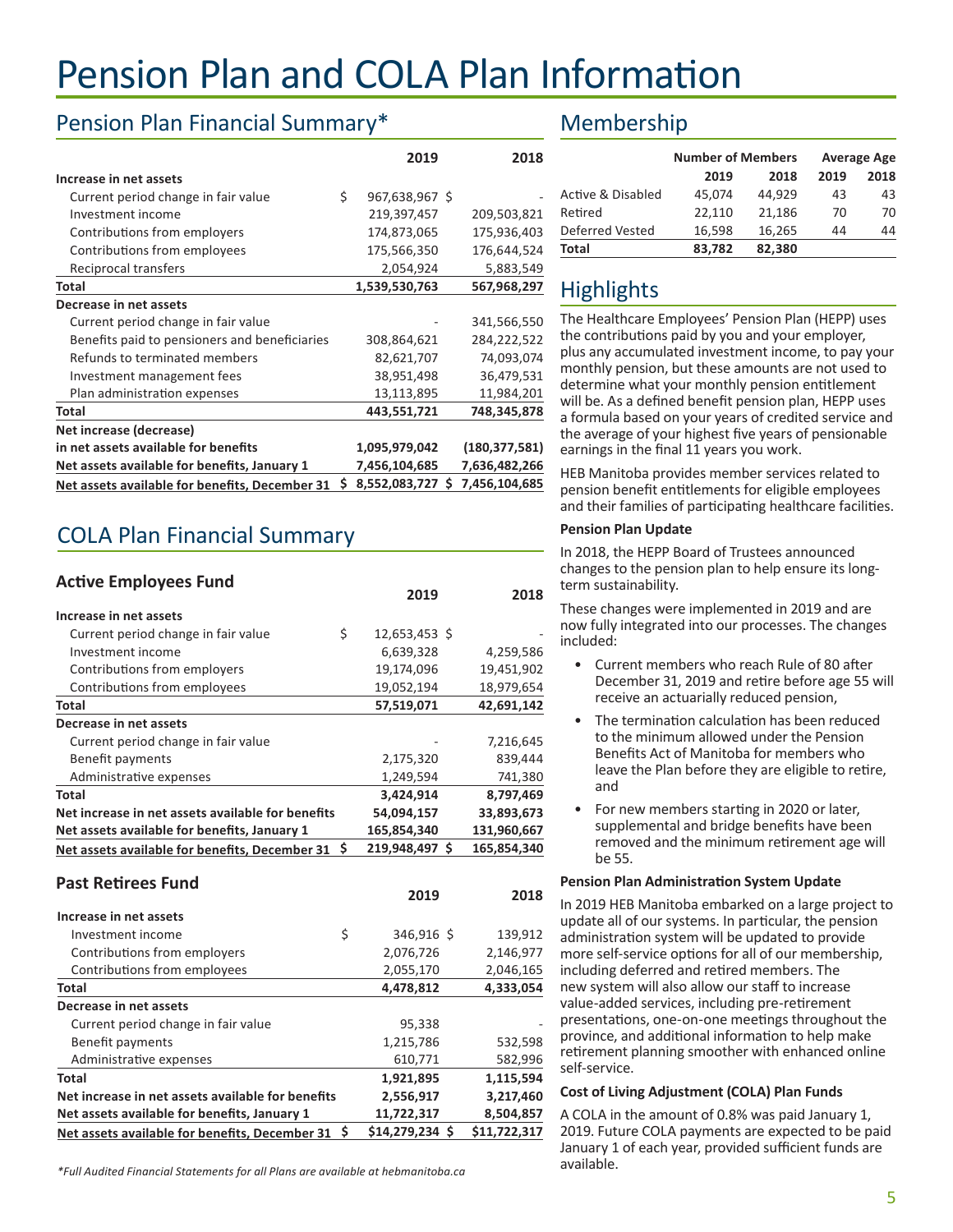## Benefit Plans Information

The Healthcare Employees' Benefits Plan (HEBP) offers Healthcare, Dental, Disability & Rehabilitation, Life Insurance, and Employee Assistance Plans to eligible healthcare employees and their families throughout Manitoba. The Healthcare Plan includes a Healthcare Spending Account.

*\*Not all employers participate in each of the Benefit Plans offered by HEBP. Employees should check with their employer to confirm which Plans they are eligible to join.*

### Financial Summary

#### Active Healthcare Plan and Healthcare Spending Account (HSA) **2019 2018**

|                                                |    | 2013          | 2010        |
|------------------------------------------------|----|---------------|-------------|
| <b>Increases</b>                               |    |               |             |
| Investment income                              | \$ | 382,758 \$    | 262,131     |
| Premiums                                       |    | 30,214,074    | 28,707,873  |
| <b>Total</b>                                   |    | 30,596,832    | 28,970,004  |
| <b>Decreases</b>                               |    |               |             |
| Current period change in fair value            |    | 20,634        |             |
| Claims                                         |    | 29,516,287    | 27,000,283  |
| Administrative expenses                        |    | 2,780,224     | 4,528,376   |
| <b>Total</b>                                   |    | 32,317,145    | 31,528,659  |
| Net decrease before change in obligations      |    | (1,720,313)   | (2,558,655) |
| Change in obligations                          |    | (24, 727)     | 1,119,863   |
| Net decrease after change in obligations       |    | (1,745,040)   | (1,438,792) |
| Net assets available for benefits, January 1   |    | 12,525,001    | 13,963,793  |
| Net assets available for benefits, December 31 | Ś  | 10,779,961 \$ | 12,525,001  |

| <b>Dental Plan</b> |  |
|--------------------|--|
|                    |  |

|                                                | 2019               | 2018       |
|------------------------------------------------|--------------------|------------|
| <b>Increases</b>                               |                    |            |
| Investment income                              | \$<br>$59,300$ \$  | \$60,693   |
| Premiums                                       | 30,744,724         | 29,012,962 |
| Total                                          | 30,804,024         | 29,073,655 |
| <b>Decreases</b>                               |                    |            |
| Claims                                         | 26,900,046         | 25,640,675 |
| Administrative expenses                        | 2,382,681          | 2,194,222  |
| Total                                          | 29,282,727         | 27,834,897 |
| Net increase before change in obligations      | 1,521,297          | 1,238,758  |
| Change in obligations                          | (26, 237)          | (6, 560)   |
| Net increase after change in obligations       | 1,495,060          | 1,232,198  |
| Net assets available for benefits, January 1   | 3,758,388          | 2,526,190  |
| Net assets available for benefits, December 31 | \$<br>5,253,448 \$ | 3,758,388  |

#### Retiree Healthcare Plan

|                                                | ---                | ----      |
|------------------------------------------------|--------------------|-----------|
| <b>Increases</b>                               |                    |           |
| Investment income                              | \$<br>$58,163$ \$  | 81,676    |
| Premiums                                       | 6,721,362          | 6,468,740 |
| Total                                          | 6,779,525          | 6,550,416 |
| <b>Decreases</b>                               |                    |           |
| Claims                                         | 6,027,840          | 5,677,738 |
| Administrative expenses                        | 601.474            | 553,217   |
| <b>Total</b>                                   | 6,629,314          | 6,230,955 |
| Net increase before change in obligations      | 150,211            | 319,461   |
| Change in obligations                          | (30, 145)          | (29, 240) |
| Net increase after change in obligations       | 120,066            | 290,221   |
| Net assets available for benefits, January 1   | 3,081,094          | 2,790,873 |
| Net assets available for benefits, December 31 | \$<br>3,201,160 \$ | 3.081.094 |

### Benefit Highlights

#### **Plan Membership: 37,311**

After comparing Plan premiums with anticipated claim costs and reserve levels, HEB Manitoba determined that a premium rate increase of 6.0% was required for the Plan in 2019.

The Plan and all reserves are fully funded as at the end of 2019. Of the total claims incurred in the year, 37.8% were for prescription drugs, 9.5% were for vision care, and 52.7% were for paramedical and all other benefits.

Members of the Plan are eligible for the HSA, which provides members with an additional way to pay for healthcare and dental expenses that exceed HEB Manitoba benefit maximums.

#### **Plan Membership: 30,647**

After comparing the Plan's premiums with anticipated claim costs and reserve levels, HEB Manitoba determined that a premium rate increase of 1.5% was required for the Plan in 2019.

The Plan and all reserves are fully funded as at the end of 2019.

Of the total claims incurred in the year, 89.3% were for basic services and 10.7% were for major and orthodontic services. Plan benefit levels remained unchanged.

#### **Plan Membership: Level 1 - 1,115 2019 2018**

#### **Level II - 9,428**

After comparing the Plan's premiums with anticipated claim costs and reserve levels, HEB Manitoba determined that the premiums for Level I & II coverage were adequate for the Plan in 2019 and did not change. The Plan and all reserves are fully funded as at the end of 2019. Of total claims incurred in the year, 49.5% were for prescription drugs, 7.8% were for ambulance and hospital benefits, and 42.7% were for paramedical and all other benefits.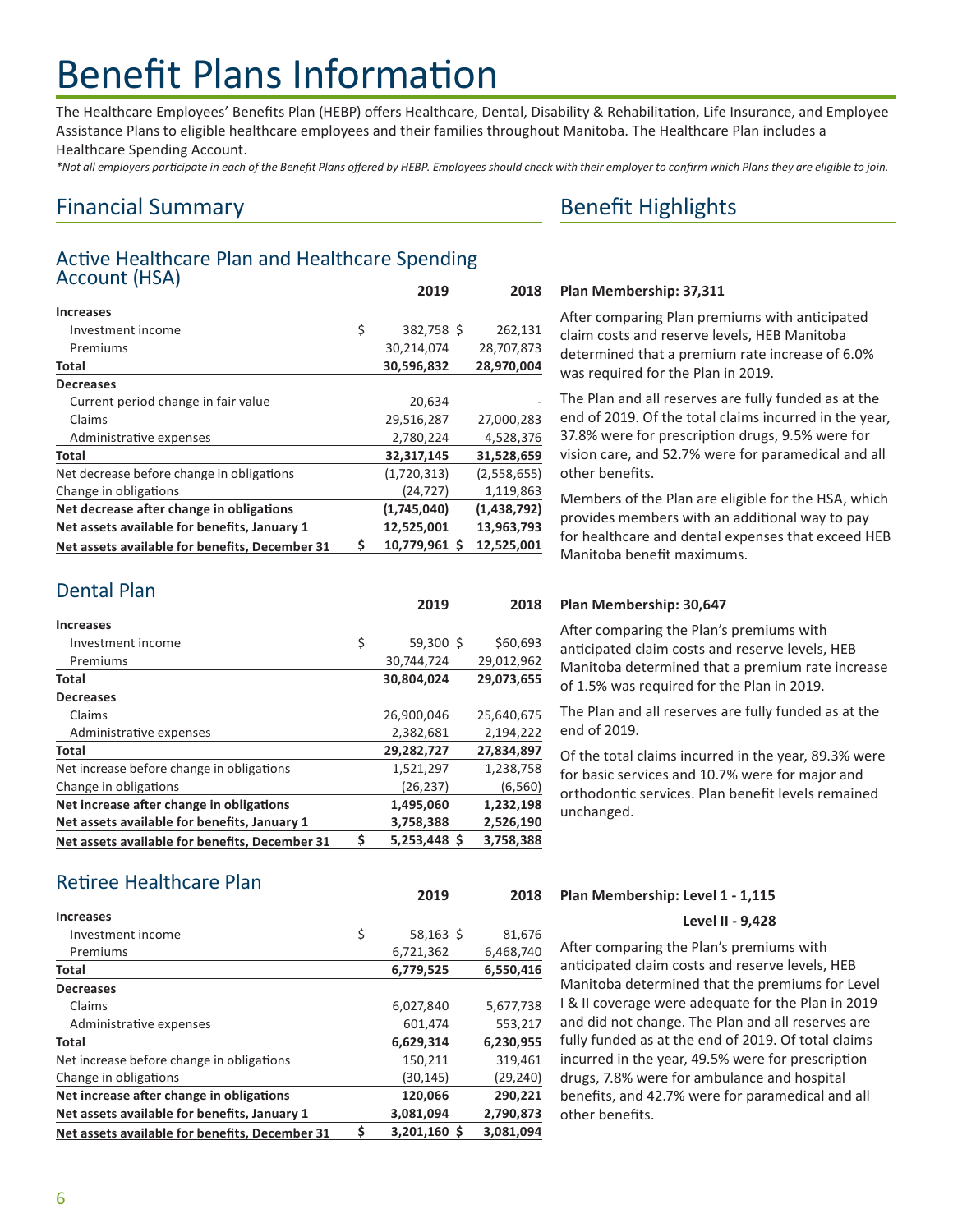### Financial Summary **Benefit Highlights**

| Life Insurance Plan                               |                      |            |
|---------------------------------------------------|----------------------|------------|
|                                                   | 2019                 | 2018       |
| <b>Increases</b>                                  |                      |            |
| Current period change in fair value               | \$<br>7,959,517 \$   |            |
| Investment income                                 | 4,008,999            | 3,790,373  |
| Premiums                                          | 16,891,215           | 16,887,336 |
| Total                                             | 28,859,731           | 20,677,709 |
| <b>Decreases</b>                                  |                      |            |
| Current period change in fair value               |                      | 3,442,130  |
| Claims and related expenses                       | 15,171,513           | 10,451,680 |
| Administrative expenses                           | 2,703,995            | 2,527,390  |
| Total                                             | 17,875,508           | 16,421,200 |
| Net increase in net assets available for benefits | 10,984,223           | 4,256,509  |
| Net assets available for benefits, January 1      | 97,977,390           | 93,720,881 |
| Net assets available for benefits, December 31    | \$<br>108.961.613 \$ | 97,977,390 |

#### **Plan Membership: 43,457**

Claims and related expenses were at 90% of premiums in 2019, up from 62% in 2018. There were no premium increases during 2019, and the Plan's reserves are fully funded.

In 2019, we sent an Annual Statement of Life Insurance Benefits listing life insurance amounts and named beneficiaries to over 87% of Plan members. We continue to work with employers to ensure we receive accurate data and send statements to most of our Plan members.

#### Disability & Rehabilitation (D&R) Plan

| Net assets available for benefits, December 31 | \$<br>239,934,676<br>S | 222,850,304   |
|------------------------------------------------|------------------------|---------------|
| Net assets available for benefits, January 1   | 222,850,304            | 219,567,160   |
| Net increase after change in obligations       | 17,084,372             | 3,283,144     |
| Change in obligations                          | (165,000)              | (1, 325, 000) |
| Net increase before change in obligations      | 17,249,372             | 4,608,144     |
| Total                                          | 46,651,984             | 50,352,212    |
| Administrative expenses                        | 6,490,502              | 6,382,875     |
| Claims                                         | 40,161,482             | 39,502,051    |
| Current period change in fair value            |                        | 4,467,286     |
| <b>Decreases</b>                               |                        |               |
| Total                                          | 63,901,356             | 54,960,356    |
| Premiums                                       | 46,709,683             | 47,331,995    |
| Investment income                              | 7,936,920              | 7,628,361     |
| Current period change in fair value            | \$<br>$9,254,753$ \$   |               |
| <b>Increases</b>                               |                        |               |
|                                                |                        |               |

#### **Plan Membership: 43,008 2019 2018**

There were 1,641 members receiving D&R Benefits at December 31, 2019. Effective January 1, 2019, the D&R Plan eliminated the requirement that an employee must work, on average, at least 15 hours per week to be eligible to enrol. This change allows all eligible part-time and full-time employees to participate in the D&R Plan. Premium rates also decreased from 2.3% to 2.2% effective January 1, 2019.

Obligations include reserves and assumption changes that occurred in 2019. The Plan is fully funded.

#### Employee Assistance Plan (EAP)

|                                                   | ----              | ---       |
|---------------------------------------------------|-------------------|-----------|
| <b>Increases</b>                                  |                   |           |
| Interest income                                   | \$<br>$10,441$ \$ | 7,332     |
| Premiums                                          | 2,312,233         | 2,312,576 |
| Total                                             | 2,322,674         | 2,319,908 |
| <b>Decreases</b>                                  |                   |           |
| EAP service costs                                 | 2,213,137         | 2,213,466 |
| Administrative expenses                           | 55,156            | 36,944    |
| <b>Total</b>                                      | 2,268,293         | 2,250,410 |
| Net increase in net assets available for benefits | 54,381            | 69,498    |
| Net assets available for benefits, January 1      | 504,792           | 435,294   |
| Net assets available for benefits, December 31    | \$<br>559,173 \$  | 504,792   |
|                                                   |                   |           |

#### **Plan Membership: 55.098 2019 2018**

The Employee Assistance Plan (EAP) offers members and their families access to comprehensive counselling services through the Manitoba Blue Cross Employee Assistance Centre.

The EAP is a confidential and voluntary service funded by participating employers. It provides assessment and short-term counselling services to a maximum of ten sessions per family per calendar year.